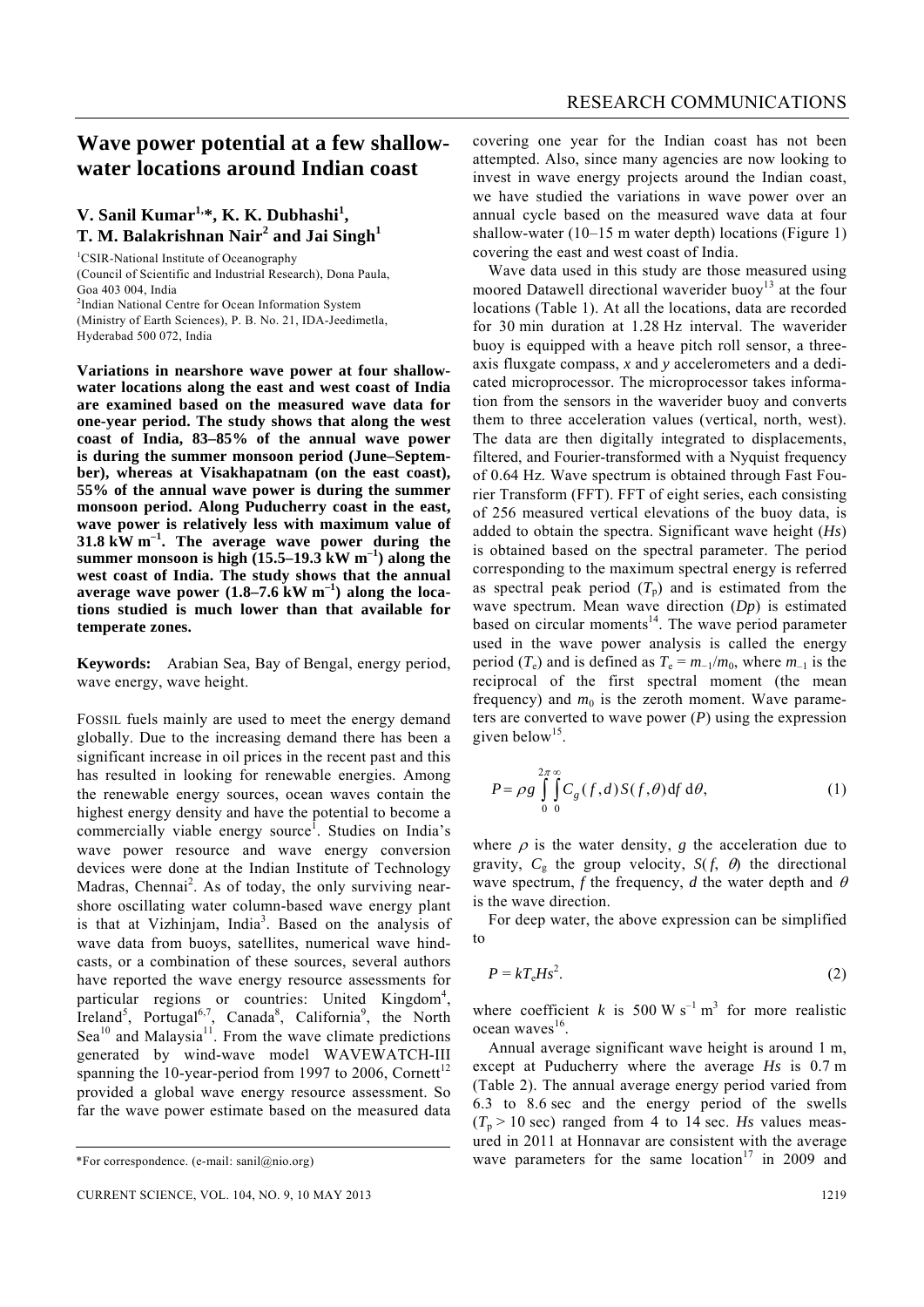

**Figure 1.** Locations considered in the study. Ratnagiri and Honnavar along the west coast of India and Visakhapatnam and Puducherry along the east coast of India.

**Table 1.** Measurement locations and water depth

| Location                  | Latitude; longitude  | Water depth (m) | Measurement period                 |
|---------------------------|----------------------|-----------------|------------------------------------|
| Ratnagiri, west coast     | 16.9801°N; 73.2584°E | 13              | 1 January 2011 to 31 December 2011 |
| Honnavar, west coast      | 14.3042°N; 74.3907°E | 10              | 1 January 2011 to 31 December 2011 |
| Puducherry, east coast    | 11.9249°N; 79.8507°E | 12              | 1 January 2010 to 31 December 2010 |
| Visakhapatnam, east coast | 17.6321°N; 83.2649°E | 15              | 1 January 2010 to 31 December 2010 |

2010. Generally, the energy period  $(T_e)$  is estimated<sup>16</sup> as  $T_e = 0.9 \times T_p$ , when the spectral shape is unknown. The data used in the present study indicate that this expression is not valid for waves having spectral peak period more than 8 sec (Figure 2).

 Daily and seasonal variability of the wave power is an important factor in selection of the location for a wave power plant. Along the west coast of India, most of the annual wave energy (83% at Honnavar and 85% at Ratnagiri) is during the summer (southwest) monsoon period (June–September), and the average wave power during this period is 15.5 kW  $m^{-1}$  at Honnavar and 19.4 kW  $m^{-1}$ at Ratnagiri (Figure 3). The monthly mean wave power is high ( $\sim$  23 kW m<sup>-1</sup>) during June and July along the west coast of India. Daily variation in wave power ranged from 0.2 to 40 kW  $m^{-1}$  and the average daily wave power varied from  $0.4$  to  $56 \text{ kW m}^{-1}$ . This large variation is due to the influence of summer monsoon which creates large differences in daily wave height (daily average *Hs* varying from 0.3 to 3.5 m). Johnson *et al.*18 found that the wave height increases from south to north along the west coast of India with the average significant wave height at the northern location being 20% more than that at the southern location due to the increased swell height. The wave power varied from 6.7 to 114 kW  $m^{-1}$  with an average value of  $28 \text{ kW m}^{-1}$  off Muldwarka in the northern Arabian Sea at 10 m water depth during June–August. Along the west coast of India, the waves having peak wave period between 8.3 and 13.3 sec accounted for more than 83% of the total wave power. Along the east coast of India, at Visakhapatnam, 55% of the annual wave power is during the summer monsoon period and at Puducherry it is only 28%. At Puducherry 50% of the annual wave power is during the northeast monsoon period (October– January), since the wave activity is relatively high during this period. The east coast of India is frequently affected by cyclones and the wave power is relatively high during these brief cyclone periods. Wave power was more than 10 kW m–1 during cyclone *Jal* (18–22 May 2010) and during cyclone *Laila* (6–8 November 2010).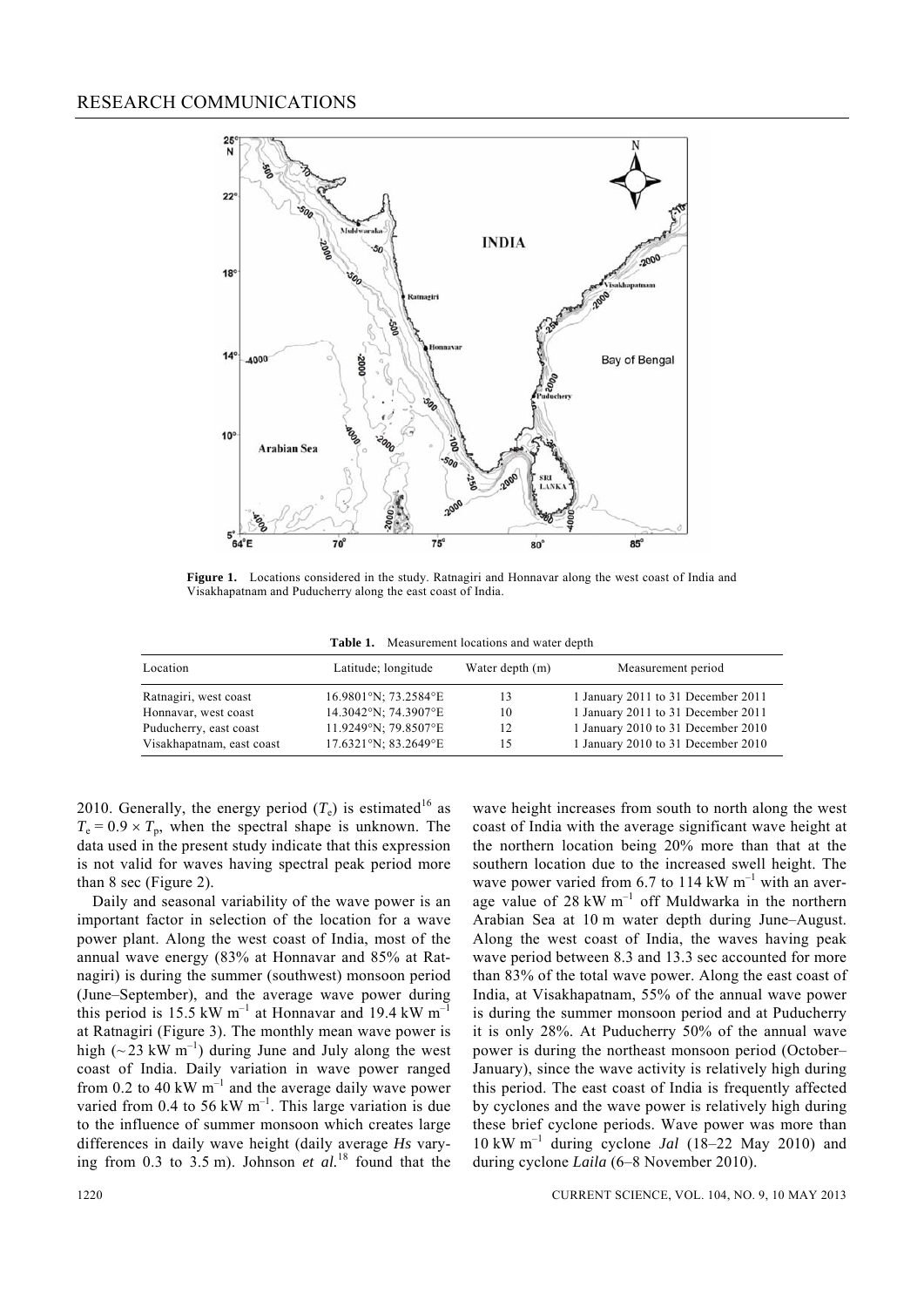| locations     |                  |                    |                          |  |
|---------------|------------------|--------------------|--------------------------|--|
| Location      | Hs(m)            | $T_e$ (s)          | Wave power $(kW m^{-1})$ |  |
| Ratnagiri     | $0.2 - 4.2(1.1)$ | $3.8 - 15.0(7.3)$  | $0.2 - 84.3(7.6)$        |  |
| Honnavar      | $0.3 - 3.8(1.0)$ | $4.2 - 15.8$ (8.6) | $0.3 - 61.2(6.3)$        |  |
| Puducherry    | $0.2 - 2.7(0.7)$ | $3.4 - 11.8(6.3)$  | $0.1 - 31.8(1.8)$        |  |
| Visakhapatnam | $0.1 - 3.0(1.0)$ | $3.6 - 16.1(8.6)$  | $0.2 - 41.4(5.2)$        |  |

**Table 2.** Range and average value of wave height (*Hs*), wave period (*T*e) and wave power at different



**Figure 2.** Scatter plot of energy wave period  $(T_e)$  with peak wave period  $(T_p)$  at four locations.

 Along the west coast of India, wave power exceeds 30 kW m–1 during 4.5% of the time at Ratnagiri and 2.8% at Honnavar. Along the east coast of India (at Visakhapatnam), only during 0.1% of the time, the wave power exceeded 30 kW m<sup>-1</sup>. Along Puducherry coast wave power is relatively less with maximum value of  $31.8 \text{ kW m}^{-1}$ , since the wave conditions are different due to the shadow of the Sri Lankan land mass. At Puducherry, the wave power exceeds  $20 \text{ kW m}^{-1}$  during  $0.13\%$  of time. The wave power available along the Indian coast is much lower (annual mean wave power ranges from 1.8 to 7.6 kW  $m^{-1}$ ) than that available for temperate zones. The average wave power potential for the southwest coast of India near Thiruvananthapuram<sup>2</sup> is 13 kW m<sup>-1</sup>. The wave

power plant at this location delivers 75 kW during April– November and 25 kW from December to March<sup>19</sup>. During June–September, it has peaks of 150 kW. The average power production during monsoon months was 120 kW. Highest wave climates, with annual average power between 20 and 70 kW  $m^{-1}$  or higher, are found in the temperate zones (30 $\degree$  to 60 $\degree$ N and S lat.) where strong storms occur<sup>20</sup>. Since the seasonal variations are in general considerably larger in the northern than in the southern hemisphere, the southern coasts of South America, Africa and Australia are attractive for wave energy exploitation<sup>20</sup>. The maximum annual mean wave power in the southern hemisphere is  $\sim$  125 kW m<sup>-1</sup>, found southwest of Australia near 48°S, 94°E. In the northern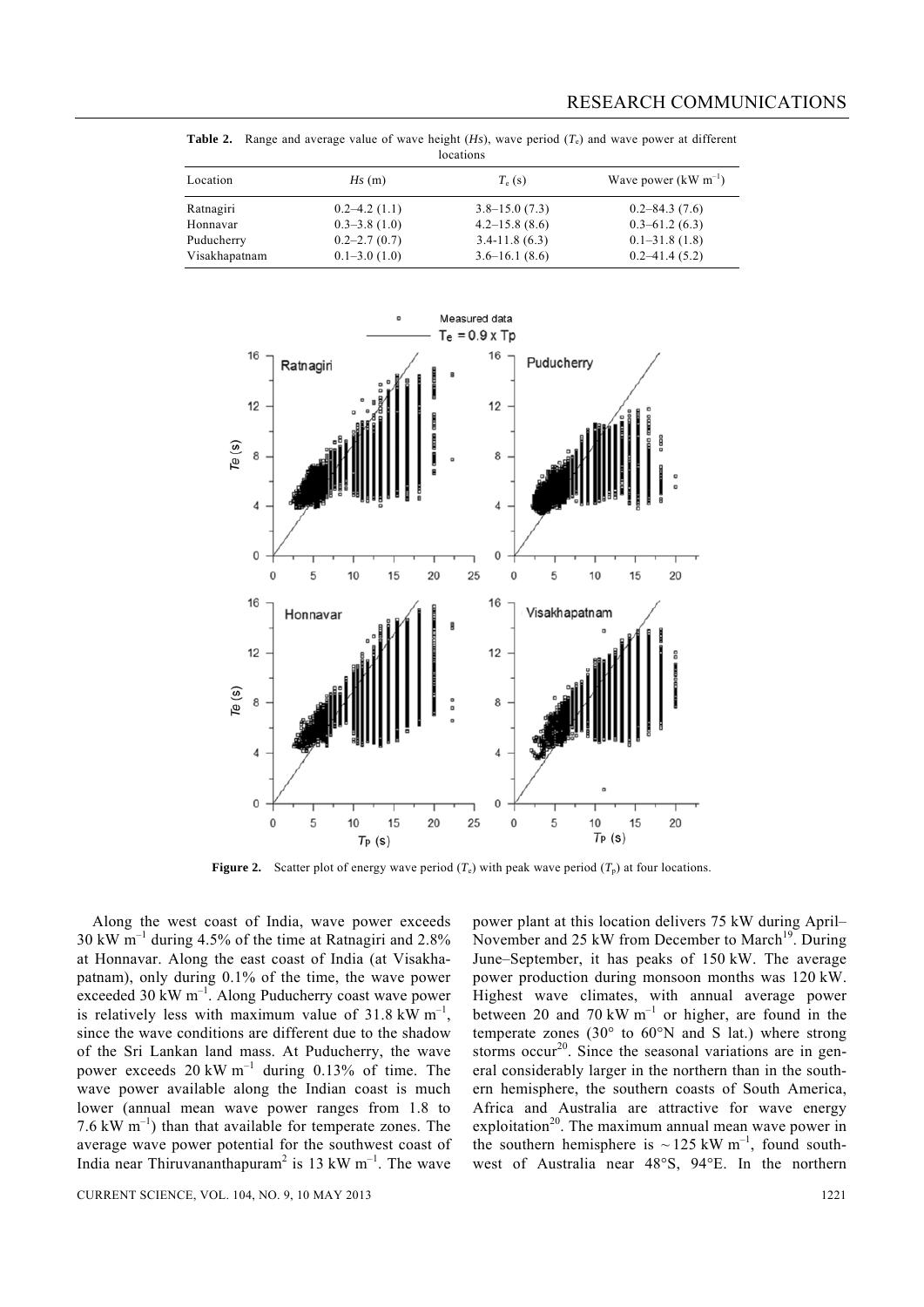#### RESEARCH COMMUNICATIONS



Figure 3. Variation in wave power over a period of one year at four locations.



Figure 4. Variation of wave power with significant wave height at four locations based on one-year data.

hemisphere, the annual mean wave power south of Iceland exceeds 80 kW  $m^{-1}$  around 56°N, 19°W, while the maximum in the North Pacific<sup>12</sup> is  $\sim$  75 kW m<sup>-1</sup>, near 41°N, 174°W.

 The wave power estimated based on the simplified expression for deep water (eq. 2) is 0.8–1.4 times the value obtained based on the expression for shallow water (eq. 1). Even though the wave power varies with wave height and group velocity/period, the variation is more related to *Hs* than the other parameters (Figure 4). For the study area, the wave power can be estimated based on the expression:  $P = 4.5 \times Hs^2$ . The average energy period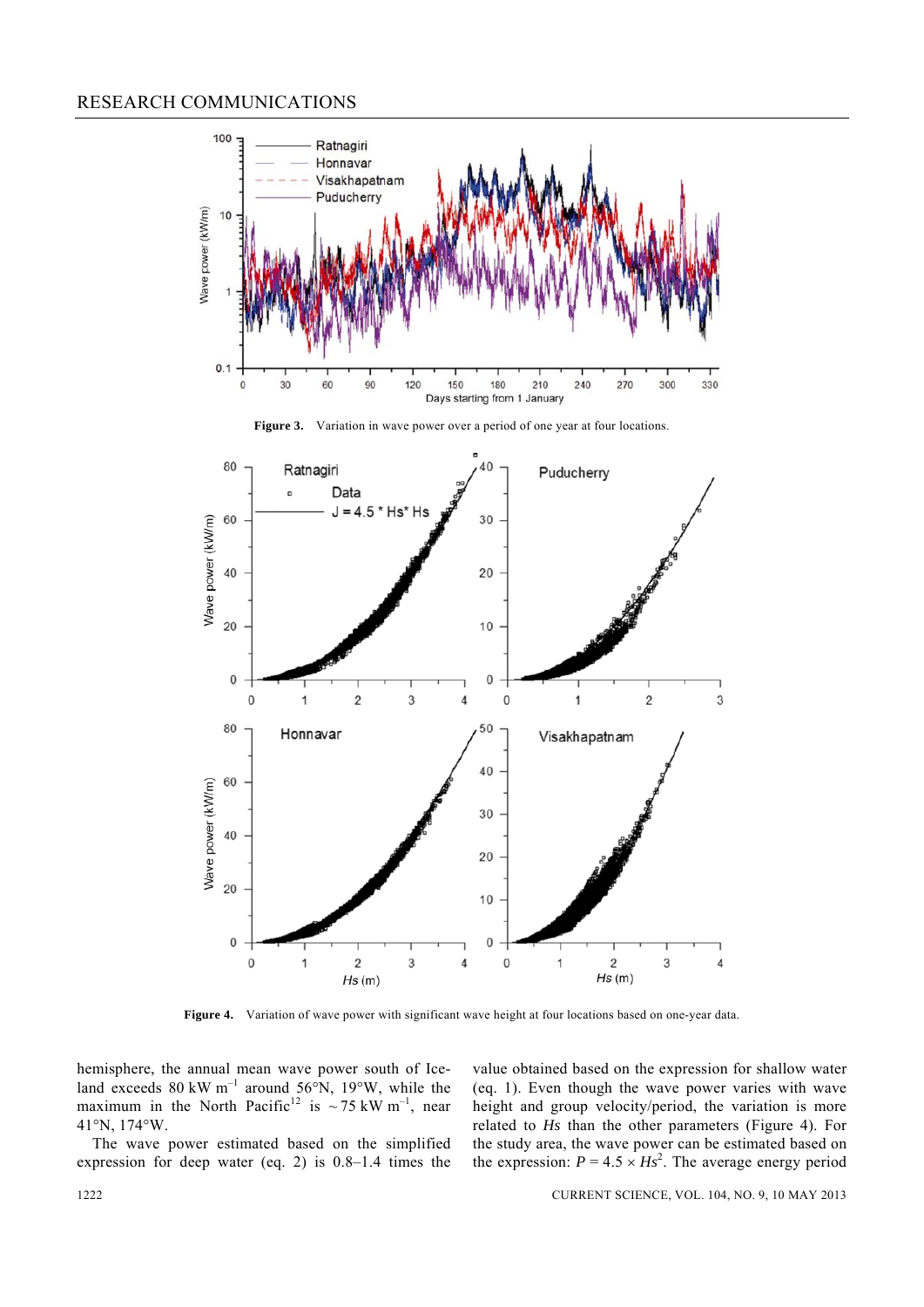

**Figure 5.** Variation of wave power with mean wave direction at four locations based on one-year data.

of high waves is 9 sec at Honnavar and Visakhapatnam, and is 8.5 sec at Ratnagiri. Hence, the product of  $k$  and  $T_e$ is around 4.5. Even though the west coast is exposed to seasonally reversing monsoon winds, due to the westerly winds close to the coast during the southwest monsoon period, the waves are approaching almost perpendicular to the coast at Honnavar and Ratnagiri. Scatter plot of wave power per unit width against mean wave direction (Figure 5) indicates that high wave power ( $> 10 \text{ kW m}^{-1}$ ) along the west coast of India is from the southwesterly waves (250–270°) and occurred during the SW monsoon period. During other periods, the wave power is less than  $10 \text{ kW m}^{-1}$ . At Visakhapatnam, the coastal inclination is 45° to the east from the true north. High wave power  $(> 10 \text{ kW m}^{-1})$  along Visakhapatnam is from the southeasterly waves (140–180°) and mostly occurred during the SW monsoon period.

 Along the Indian coast there is a large seasonal variation in wave power. For the west coast of India, most of the annual wave energy (83% at Honnavar and 85% at Ratnagiri) is during the summer monsoon period and high average wave power  $(15.5 \text{ kW m}^{-1})$  at Honnavar and

CURRENT SCIENCE, VOL. 104, NO. 9, 10 MAY 2013 1223

19.4 kW  $m^{-1}$  at Ratnagiri) is found during the summer monsoon period. Wave power available along the locations studied is much lower (annual mean wave power ranges from 1.8 to 7.6 kW  $m^{-1}$ ) than that available (20–  $70 \text{ kW m}^{-1}$ ) for temperate zones. Along the Puducherry coast, wave power is relatively less and is always less than  $31 \text{ kW m}^{-1}$ . The average wave power is high  $(\approx 28 \text{ kW m}^{-1})$  off Muldwarka in the northern Arabian Sea at 10 m water depth during June–August.

- 1. Clement, P., McCullen, A., Falcao, A., Fiorentino, F. and Gardner Hammarlund, K., Wave energy Europe: current status and perspectives. *Renew. Sustain. Energy Rev*., 2002, **6–5**, 405–431.
- 2. Ravindran, M. and Koola, P. M., Energy from sea waves the Indian wave energy programme. *Curr. Sci*., 1991, **60**, 676–677.
- 3. Mala, K. *et al.*, A twin unidirectional impulse turbine topology for OWC based wave energy plants – experimental validation and scaling. *Renew. Energy*, 2011, **36**, 307–314.
- 4. ABP Marine Environmental Research Ltd, Atlas of UK Marine Renewable Energy Resources: Technical Report No. R.1106, prepared for the UK Department of Trade and Industry, 2004.
- 5. ESBI Environmental Services, Accessible Wave Energy Resource Atlas: Ireland: Report No. 4D404A-R2 prepared for the Marine Institute/Sustainable Energy Ireland, 2005.